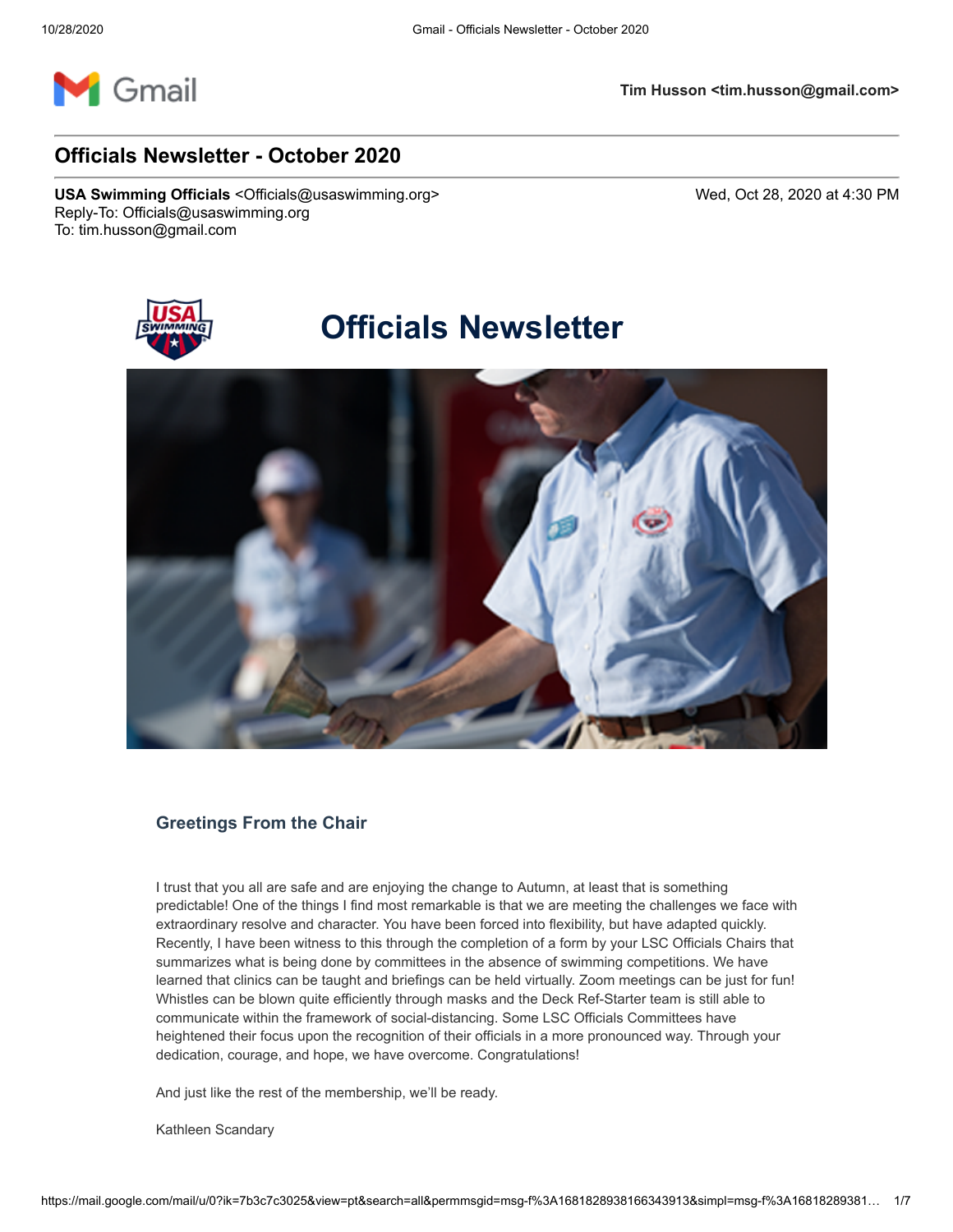## **Announcements**

#### National Meets

- US Open Meet Referee Lucy Duncan; Nov. 12-14 at nine sites
	- Beaverton, OR Site Ref: Ron Van Pool
	- Des Moines, IA Site Ref: Amy Hoppenrath
	- Greensboro, NC Site Ref: Jay Thomas
	- Huntsville, AL Site Ref: Clark Hammond
	- o Indianapolis, IN Site Ref: Lucy Duncan
	- o Irvine, CA Site Ref: Dan McAllen
	- Richmond, VA Site Ref: Jamie Cahn
	- San Antonio, TX Site Ref: Jim Holcomb
	- Sarasota, FL Site Ref: Trish Martin
	- Due to the timing of site announcements and the extremely limited number of officials needed, assignments were made from winter meet applications and to fill specific needs
- 18 and Under Winter Championships December 1-13. Run by LSCs (in lieu of Winter Juniors)
	- Please consider helping out if your LSC is hosting a meet
- USA Swimming intends to proceed with the 2021 TYR Pro Swim Series in the new year and will reaffirm dates and locations in the coming weeks.

## **Timing Systems for Sanctioned, Approved, and Observed Meets**

#### *Will an automatic system (pads) be used as the primary timing system? If yes,*

- A secondary system must be used which may consist of:
	- One, two, or three buttons (auto start/manual stop) per lane, each operated by a separate timer, or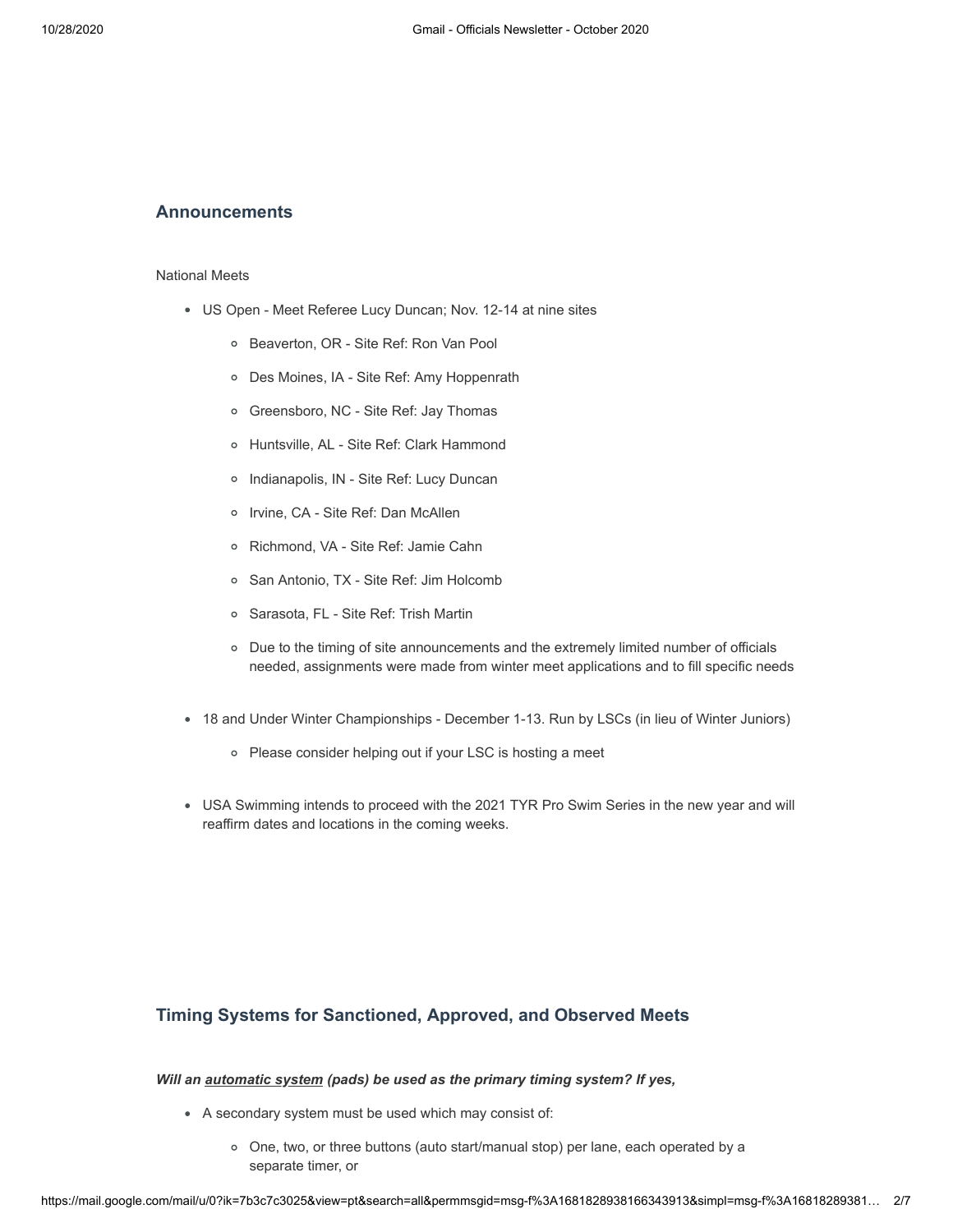#### 10/28/2020 Gmail - Officials Newsletter - October 2020

- One, two, or three manual watches per lane, each started and stopped by a separate timer
- o If a semi-automatic system is your secondary system, a tertiary system of manual watches shall be used; at least one per lane started and stopped by a separate timer

## *Will a semi-automatic system (auto start/manual stop) be used as the primary timing system? If yes,*

- Two or three buttons per lane, each operated by a separate timer, and
- A secondary system of manual watches shall be used; at least one per lane started and stopped by a separate timer

If no automatic equipment is used, three manual watches, each started and stopped by a separate timer, shall be used as the primary timing system.

#### **NOTE:**

- NO manual synchronized starts may be used (one individual simultaneously starts all watches and the lane timer stops it)
- One timer may operate a button and a watch but may not operate two like kind systems
- The following are not approved timing systems for sanctioned, approved, and observed meets at this time:
	- Swimmingly
	- Dolphin as a semi-automatic system; Dolphin watches may be used as a manual watch that is started and stopped in each lane.
	- These systems are under review.

## *Non-Sanctioned Meets*

- "Pick up" meet; fun; no timing or official requirements
- Times are to be sent to [virtualmeets@usaswimming.org](http://pages.usaswimming.org/DKA200X0ZCo00f02rw0O0ZB) and not uploaded by the LSC
- Times are not eligible for meet entry purposes or recognition programs
- All Clubs must be USA Swimming clubs.
- All Athletes must be USA Swimming members and must be Athlete Protection Training (APT) compliant. Any non-compliant athletes will not be loaded into the SWIMS database.

#### *Sanctioned Meets (includes Approved and Observed)*

- The timing rules governing the meet do not change; no exceptions
- Times sent to your LSC Times Officer
- Times are eligible for meet entry purposes and recognition programs (except July 2020)
- All Clubs must be USA Swimming clubs
- All Athletes must be USA Swimming members and must be Athlete Protection Training (APT) compliant. Any non-compliant athletes will not be loaded into the SWIMS database. LSC's will be responsible for Meet Recon, following normal Sanctioned Meet Protocol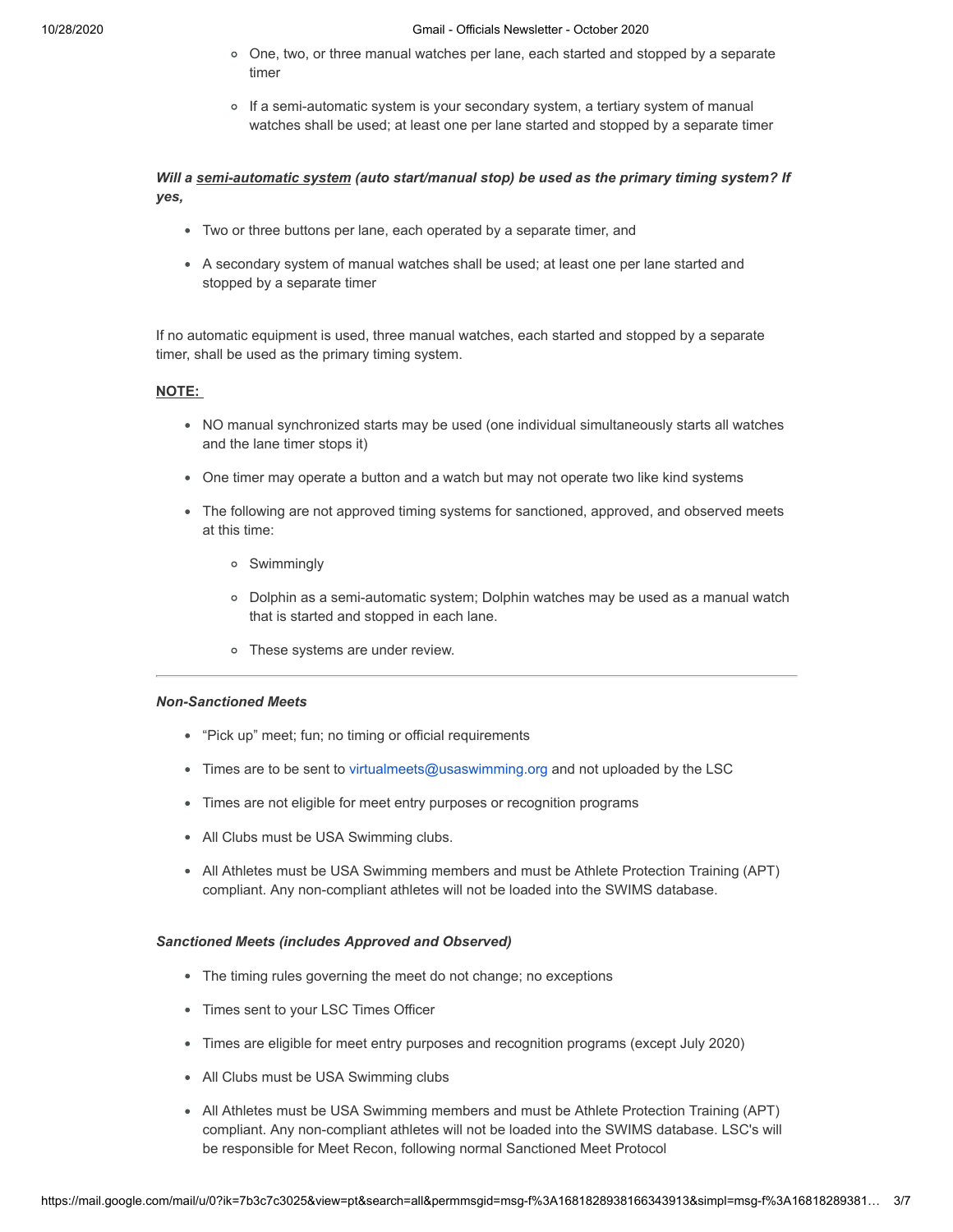## **Swim Offs**

So, what is a swim-off?

The rule provides that a swim-off is necessary when swimmers tie or it is determined there is a tie. Specifically, the Rule provides:

In no case may a swimmer with a faster time displace another who placed ahead of him within a heat as the result of a decision by the Referee or Place Judges in accordance with Section 102.24. If this situation results in disputed qualifications, all swimmers having times tied or within the disputed times shall swim-off to qualify for the disputed place or places in the final.

## *Q. When is a swim-off to be conducted?*

The Rule states:

This elimination may be held at any time set by the Referee, but not more than 45 minutes after the last heat of any event in which any one of these swimmers is competing in that session. There may be times, due to unique circumstances and with the agreement of the swimmers, coaches and the Meet Referee that a swim-off is held later, but this is the exception and not the rule.

#### *Q. What happens if all swimmers are all disqualified during the swim-off?*

Certainly not something I have ever seen, but if it does occur, the Rule provides that you continue to conduct swim-offs until there is a winner.

#### *Q. What happens if one or more but not all of the swimmers is disqualified?*

In the case of a disqualification in a swim-off, the swimmer so disqualified is relegated to the lowest qualifying position for which he/she is competing.

If disqualifications leave a vacancy for the full complement of finalists, swim-offs shall be continued among the disqualified swimmers until a full complement of finalists is assured.

#### *Q. Can the swimmer who is disqualified still compete in finals?*

Disqualification in a swim-off for a qualifying position shall not eliminate a swimmer from eligibility to compete in the accompanying finals, or as an alternate.

## *Q. Can the swimmers choose to swim a different distance and/or stroke in the swim-off than the one swum in the preliminaries?*

No. There has been some discussion or practice of allowing swimmers to swim a different stroke and/or distance for the swim-off. This is not appropriate. The rule states the swim-off should be "timed and judged in the same manner as the original event" and that it is a part of the preliminary process for qualifying. It also states: "For the seeding of finals, the times used for the swimmers involved shall be the times achieved in their original preliminary heats."

These statements make it clear that you swim the same stroke and distance. The only way the statement that you use the preliminary time and not the swim-off time makes sense is if you swim the same stroke and distance in the swim-off as the preliminary event.

Moreover, if you allowed the athletes to choose the stroke and distance, they are not qualifying for the event at issue. Additionally, you also run the risk that one swimmer is better at the chosen other stroke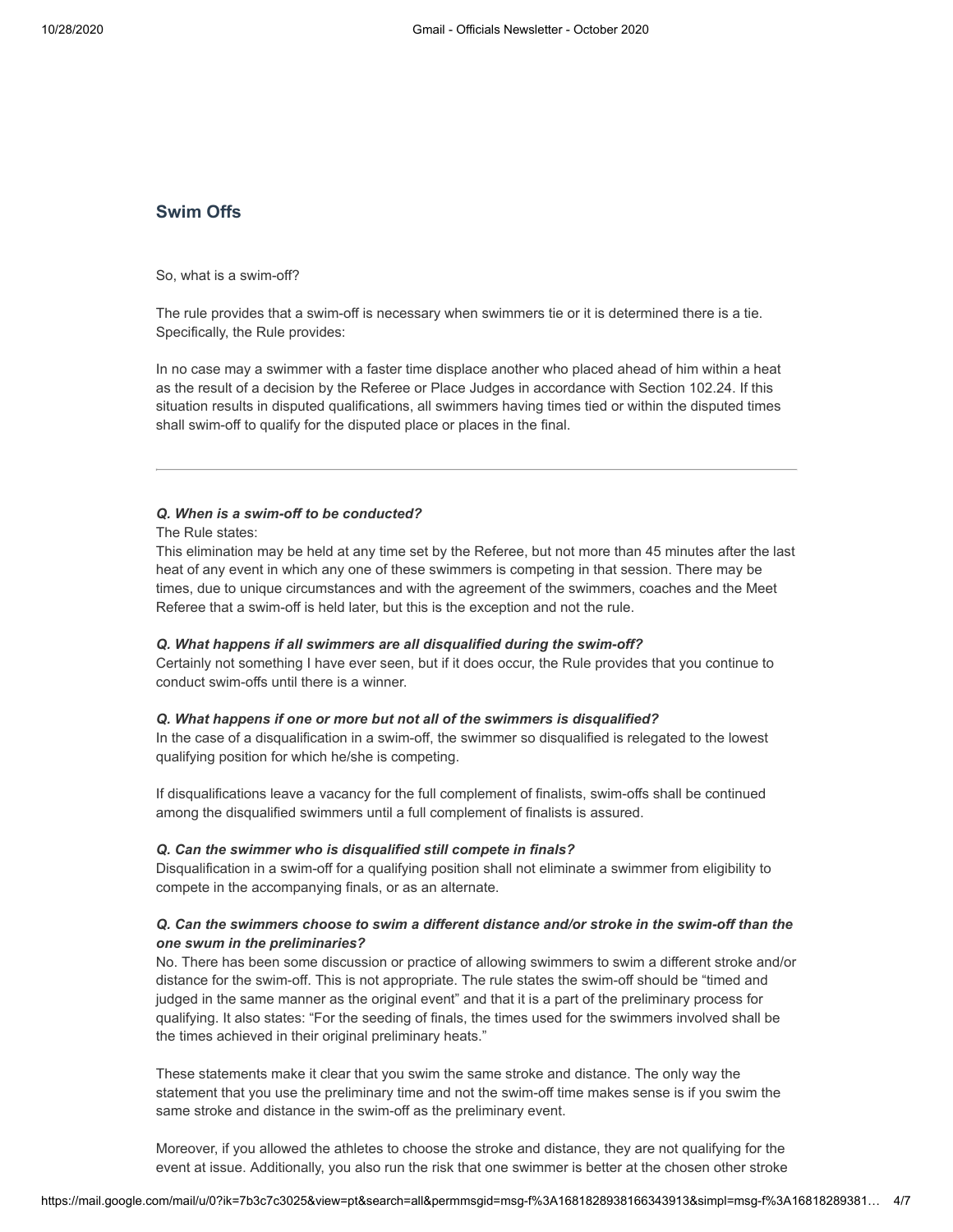#### 10/28/2020 Gmail - Officials Newsletter - October 2020

or distance and thus you have impacted the competition and you have potentially given an advantage to one swimmer over the other. And you cannot rule out peer pressure in the process where one swimmer or coach is less aggressive or knowledgeable regarding the process and gives in to the other.

The only option other than actually re-swimming the event is to flip a coin or for one swimmer to defer to the other.

## *Q. Which time is used for the swimmer that advances to finals: the preliminary/heat time or the swim-off time?*

Swim-off times do not replace the times swum in the heat or semifinal.

#### *Q. Who is responsible to be aware of information regarding Swim-offs?*

It shall be the swimmer's responsibility to become acquainted with information pertaining to swim-offs, final events and the participants therein.

# **Sessions that Count for Advancement**

Due to our current meet environment, there is not an ability to hold meets of significant structure to count towards advancement in the National Certification process. The requirement for sessions at LIKE MEETS allows you to practice the skills that you will need to be successful at the next level. When looking at the prerequisites for an evaluation, please be looking for LIKE MEETS, not just number of sessions to meet the prerequisites needed before or between evaluations.

For example: part of the required learning prior to receiving a N3i CJ evaluation are eight sessions as a CJ following the N2 evaluation. These sessions where the learning is occurring should be at a meet that is like an OQM. It doesn't have to be an OQM but similar components should be present in those meets where the learning for that position is occurring. A meet where there is only one CJ should not apply to the eight required sessions for an N3iCJ evaluation. Being a N3 CJ requires the ability to work on a team with many shared roles and responsibilities while interacting with many different people. So the prerequisites sessions should have components of a "CJ team". The ultimate desire is that officials will obtain the experience needed to be successful at the next level and reach their goal.

This should be monitored by all involved in the process of evaluation. The mentee should only count "like meets" for the prerequisites when requesting an evaluation. If the mentee has questions about "like meets" ask the Meet Referee or LSC Officials Chair for input. The mentor/evaluator should take a look at the mentees OTS record and look for "like meets". If there is uncertainty, then start the conversation between mentee and mentor prior to the meet.

All this is an effort to provide the best opportunity for all officials to be successful in reaching the goals that are desired for our officiating careers. The National Officials Committee is aware that due to the lack of Like Meets being held in 2020 it will be necessary to extend the time allowed between an N3i and N3f evaluation. These will be reviewed on a case by case basis.

You have always had the ability to recertify at a level for three (3) years after expiration. Details on the National Certification Recertification requirements can be found [here.](http://pages.usaswimming.org/ew0oBZ00000CKf0B22YrO0Z)

Ultimately we are a team working together to learn and help one another be the best we can be at every stage of our officiating journey so we can best serve the athletes and coaches.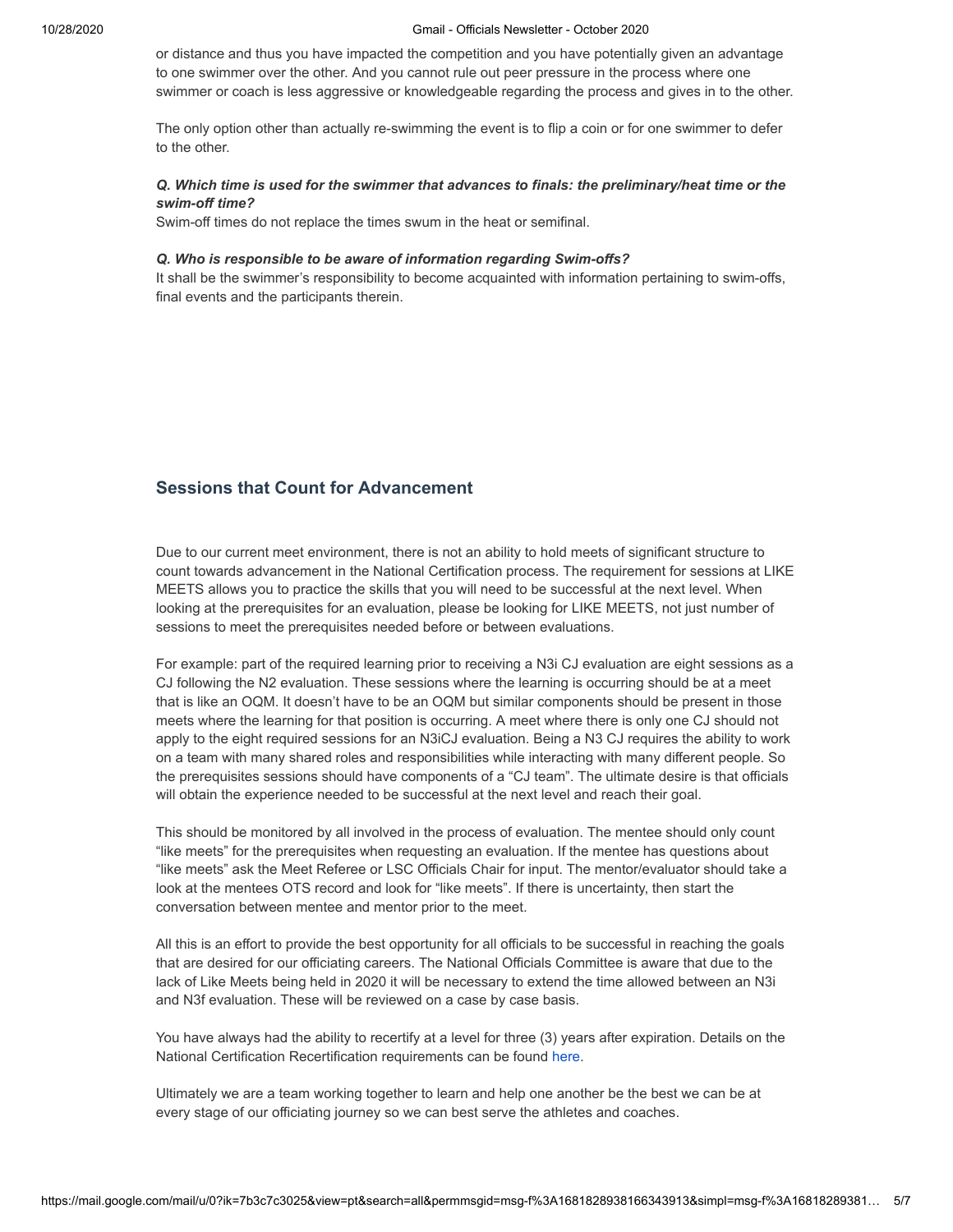

# **Officials Excellence Award**

#### *Orlene Lockhart-Rykosky - Louisiana Swimming*

Orlene became an official when the youngest of her four children was 8 years old. During her 16 years as an official, she has achieved N3 stroke and turn and N2 deck referee and starter certifications. She has represented Louisiana Swimming at numerous Zone meets in Texas, Florida, Georgia and North Carolina. Orlene has also officiated on the collegiate level. Three of her four children swam collegiately at Division I schools. All four achieved sectional qualifying times with two of them qualifying for fall Nationals as collegiate swimmers.

Orlene has coached and officiated high school swimming since 2001 and continues to do so with her youngest son, Dylon, who graduated from college in 2016. She has run the Louisiana State High School Championship meets for the last 8-10 years.

If you were to ask Orlene why she still officiates, she would tell you "for the kids." Numerous times she has mentioned how she enjoys watching the 8&under swimmers progress to confident high school and often collegiate swimmers. She takes great pride in being fair, unbiased and educating the swimmers about sportsmanship, competitive spirit and the rules of swimming.

Recently, Orlene was mentioned in an interview about a collegiate swimmer on how she was a person they admired, respected and who had mentored him after being scolded by her, when he did a cannonball into the pool at his first meet at the age of four. This is why Orlene still officiates, to pass her love for swimming on to others, and the long-term relationships she develops with the athletes.



**[1 Olympic Plaza, Colorado Springs, CO 80909-](https://www.google.com/maps/search/1+Olympic+Plaza,+Colorado+Springs,+CO+80909?entry=gmail&source=g)5780**